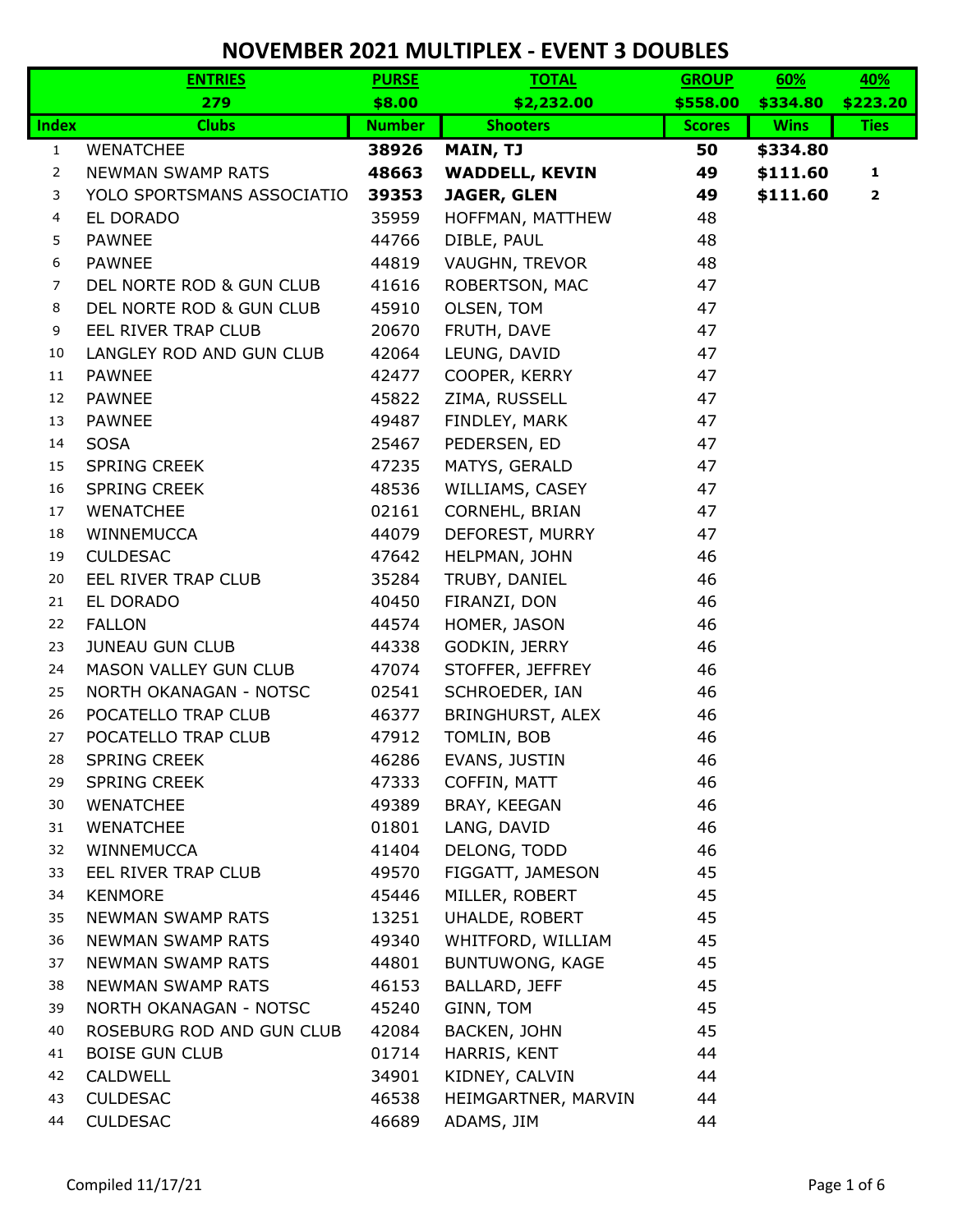| 45             | EL DORADO                        |       | 02121 HOFFMAN, BILL        | 44              |         |                         |
|----------------|----------------------------------|-------|----------------------------|-----------------|---------|-------------------------|
| 46             | LANGLEY ROD AND GUN CLUB         |       | 35638 WILSON, LLOYD        | 44              |         |                         |
| 47             | <b>LCRGC</b>                     | 43918 | MICHELUCCI, STEVEN         | 44              |         |                         |
| 48             | NEWMAN SWAMP RATS                | 44499 | AZEVEDO, SHANE             | 44              |         |                         |
| 49             | NEWMAN SWAMP RATS 46960          |       | MALONE, MICHAEL            | 44              |         |                         |
| 50             | <b>PAWNEE</b>                    | 42493 | ROSE, LEON                 | 44              |         |                         |
| 51             | POCATELLO TRAP CLUB              | 42823 | CAHOON, JIM<br>MILLER, DAN | 44              |         |                         |
| 52             | <b>WENATCHEE</b>                 | 41890 |                            | 44              |         |                         |
| 53             | YOLO SPORTSMANS ASSOCIATIO 47139 |       | NELSON, BRET               | 44              |         |                         |
| 54             | ALBANY GUN CLUB                  | 44769 | ADAIR, JAMES 43            |                 |         |                         |
| 55             | <b>BOISE GUN CLUB</b>            | 25713 | HUNT, LLOYD (GENE) 43      |                 |         |                         |
| 56             | BOISE GUN CLUB                   | 39080 | JOHNSON, GUY<br>43         |                 |         |                         |
| 57             | <b>BREMERTON</b>                 | 38931 | DAVIS, ROBERT              | 43              |         |                         |
| 58             | DEL NORTE ROD & GUN CLUB         | 41771 | ROBERTSON, KAREN           | 43              |         |                         |
| 59             | <b>FALLON</b>                    | 40322 | AKINS, DAVE                | 43              |         |                         |
| 60             | <b>FALLON</b>                    |       | 46917 HOMER, COLIN         | $\overline{43}$ |         |                         |
| 61             | HILLSBORO TRAP AND SKEET         | 39813 | <b>JULIAN, SCOTT</b>       | 43              |         |                         |
| 62             | HILLSBORO TRAP AND SKEET 49468   |       | REVEL, DUKE                | 43              |         |                         |
| 63             | <b>KENMORE</b>                   | 45737 | GOUGH, ANDREW              | 43              |         |                         |
| 64             | LANGLEY ROD AND GUN CLUB 45003   |       | KAPELUCK, DALE             | 43              |         |                         |
| 65             | LANGLEY ROD AND GUN CLUB         | 02484 | CHAU, PAUL                 | 43              |         |                         |
| 66             | NANAIMO FISH AND GAME            | 44401 | WEBBER, CHUCK              | 43              |         |                         |
| 67             | NEWMAN SWAMP RATS                | 27262 | MACK, DOYLE                | 43              |         |                         |
| 68             | NEWMAN SWAMP RATS 45144          |       | MORRILL, WAYNE             | 43              |         |                         |
| 69             | NEWMAN SWAMP RATS                | 46132 | BANDUCCI, JOSEPH           | 43              |         |                         |
| 70             | NEWMAN SWAMP RATS                | 47663 | NUTI, MARC                 | 43              |         |                         |
| $\mathbf{1}$   | NEWMAN SWAMP RATS                | 47865 | STEMAN, JON                | 43              |         |                         |
| $\overline{2}$ | NEWMAN SWAMP RATS                | 48300 | EBENAL, GREGG              | 43              |         |                         |
| 3              | NORTH OKANAGAN - NOTSC           | 02118 | MILLER, RON 43             |                 |         |                         |
| $\overline{4}$ | <b>PAWNEE</b>                    |       | 47276 EGBERT, RON 43       |                 |         |                         |
| 5              | <b>PAWNEE</b>                    | 49101 | SMITH, PAUL(FRED)          | 43              |         |                         |
| 6              | ROSEBURG ROD AND GUN CLUB        | 47899 | LONG, MARGARET             | 43              |         |                         |
| 7              | <b>SOSA</b>                      | 44233 | CARLSON, ALLAN             | 43              |         |                         |
| 8              | <b>WENATCHEE</b>                 | 44074 | MAIN, TINA                 | 43              |         |                         |
| 9              | <b>WENATCHEE</b>                 | 44741 | KNEBEL, ED                 | 43              |         |                         |
| 10             | <b>WENATCHEE</b>                 | 45320 | PEERY, JAMES               | 43              |         |                         |
| 11             | WINNEMUCCA                       | 40331 | MCMILLEN, GREG             | 43              |         |                         |
| 12             | YAKIMA VALLEY                    | 37007 | TURNBULL, JAMES            | 43              |         |                         |
| 13             | <b>YREKA</b>                     | 11918 | SAUER, WILLIAM             | 43              |         |                         |
| 14             | <b>BKS</b>                       | 38482 | <b>MCGAULEY, HAROLD</b>    | 42              | \$24.26 | $\mathbf{1}$            |
| 15             | <b>BOISE GUN CLUB</b>            | 24963 | <b>WEHREN, RICHARD</b>     | 42              | \$24.26 | $\overline{\mathbf{2}}$ |
| 16             | <b>BOISE GUN CLUB</b>            | 32152 | <b>BAUER, JIM</b>          | 42              | \$24.26 | ${\bf 3}$               |
| 17             | <b>BOISE GUN CLUB</b>            | 32496 | <b>CARTER, CHESTER</b>     | 42              | \$24.26 | $\overline{\mathbf{4}}$ |
| 18             | <b>BOISE GUN CLUB</b>            | 32669 | <b>BROWN, CLAY</b>         | 42              | \$24.26 | 5                       |
| 19             | DEL NORTE ROD & GUN CLUB         | 01630 | <b>MANN, MIKE</b>          | 42              | \$24.26 | 6                       |
| 20             | EEL RIVER TRAP CLUB              | 02385 | <b>MYERS JR, LELAND</b>    | 42              | \$24.26 | $\overline{\mathbf{z}}$ |
| 21             | EL DORADO                        | 13197 | <b>CARSTEN, LARRY</b>      | 42              | \$24.26 | 8                       |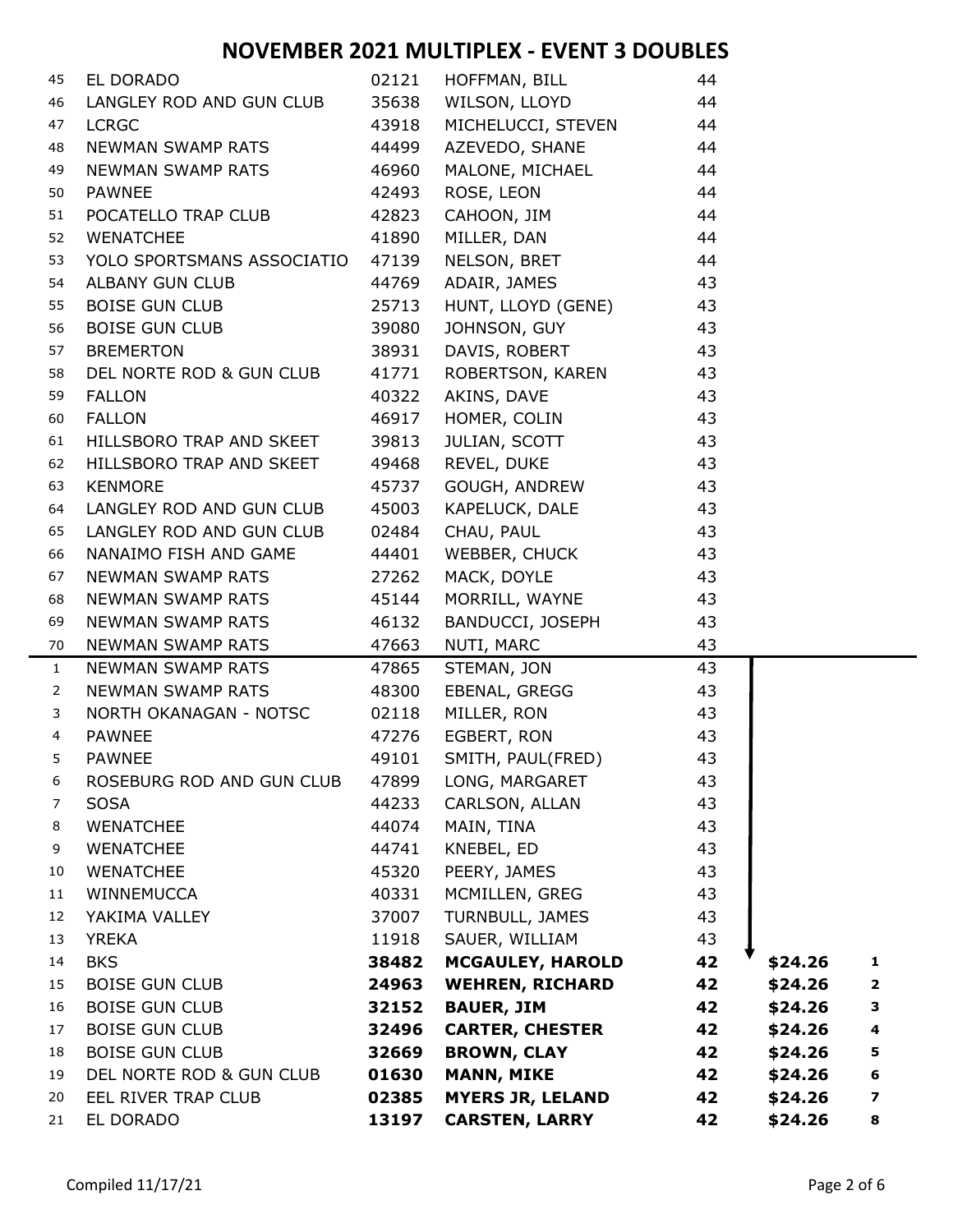| 22 | EL DORADO                       | 13882 | <b>HERRERA, STEVEN</b>  | 42 | \$24.26 | $\boldsymbol{9}$ |
|----|---------------------------------|-------|-------------------------|----|---------|------------------|
| 23 | EL DORADO                       | 02447 | <b>LEEDY JR, TOM</b>    | 42 | \$24.26 | 10               |
| 24 | <b>JUNEAU GUN CLUB</b>          | 41063 | <b>BERTHOLL, WAYNE</b>  | 42 | \$24.26 | 11               |
| 25 | <b>KENMORE</b>                  | 34315 | <b>MUNSON, ED</b>       | 42 | \$24.26 | 12               |
| 26 | LANGLEY ROD AND GUN CLUB        | 02532 | <b>WHITE, JAMIE</b>     | 42 | \$24.26 | 13               |
| 27 | <b>LCRGC</b>                    | 42456 | <b>MALFATTI, NORMAN</b> | 42 | \$24.26 | 14               |
| 28 | <b>LCRGC</b>                    | 44144 | <b>LAZIO, FRANK</b>     | 42 | \$24.26 | 15               |
| 29 | NEWMAN SWAMP RATS               | 47862 | <b>GIPSON, JOSEPH</b>   | 42 | \$24.26 | 16               |
| 30 | NORTH OKANAGAN - NOTSC          | 01679 | <b>NOER, MIKE</b>       | 42 | \$24.26 | 17               |
| 31 | OLD SKAGIT GUN CLUB             | 48838 | <b>THOMPSON, ERIC</b>   | 42 | \$24.26 | 18               |
| 32 | <b>PAWNEE</b>                   | 47277 | <b>GILLESPIE, MIKE</b>  | 42 | \$24.26 | 19               |
| 33 | ROSEBURG ROD AND GUN CLUB       | 32046 | <b>SCHINDLER, DAN</b>   | 42 | \$24.26 | 20               |
| 34 | SPRING CREEK                    | 47334 | <b>REUTNER, SCOTT</b>   | 42 | \$24.26 | 21               |
| 35 | SPRING CREEK                    | 48560 | <b>PANIAGUA, ERIC</b>   | 42 | \$24.26 | 22               |
| 36 | <b>WENATCHEE</b>                | 36948 | LIPPERT, BEN            | 42 | \$24.26 | 23               |
| 37 | <b>BKS</b>                      | 02511 | SPROUL, ROBERT          | 41 |         |                  |
| 38 | <b>BOISE GUN CLUB</b>           | 31409 | TERRY, CHARLES          | 41 |         |                  |
| 39 | EEL RIVER TRAP CLUB             | 34164 | TOMICH, JOSEPH          | 41 |         |                  |
| 40 | EL DORADO                       | 48947 | KRAMER, ERIN            | 41 |         |                  |
| 41 | <b>FALLON</b>                   | 47494 | HOMER, JAXON            | 41 |         |                  |
| 42 | LANGLEY ROD AND GUN CLUB        | 46832 | ALAZAWI, BASSAM         | 41 |         |                  |
| 43 | <b>LCRGC</b>                    | 11916 | SUTTON, DANNY           | 41 |         |                  |
| 44 | <b>LCRGC</b>                    | 46083 | FORD, MICHAEL           | 41 |         |                  |
| 45 | NEWMAN SWAMP RATS               | 38287 | GRAVES, BOB             | 41 |         |                  |
| 46 | NORTH OKANAGAN - NOTSC          | 15624 | DRIEMEL, BARRY          | 41 |         |                  |
| 47 | OLD SKAGIT GUN CLUB             | 48839 | THOMPSON, COLTON        | 41 |         |                  |
| 48 | <b>PAWNEE</b>                   | 42953 | FISCUS, GARY            | 41 |         |                  |
| 49 | <b>PORTLAND</b>                 | 02420 | LONGO, AARON            | 41 |         |                  |
| 50 | ROSEBURG ROD AND GUN CLUB       | 40551 | SKONBERG, EARL          | 41 |         |                  |
| 51 | ROSEBURG ROD AND GUN CLUB       | 44862 | JACKSON, JIM            | 41 |         |                  |
| 52 | SPRING CREEK                    | 47806 | HIGHLAND, RANDY         | 41 |         |                  |
| 53 | <b>SPRING CREEK</b>             |       | 48535 WHALEN, BRUCE     | 41 |         |                  |
| 54 | WINNEMUCCA                      | 49018 | JAMES, MATT             | 41 |         |                  |
| 55 | YAKIMA VALLEY                   | 42065 | MITCHELL, JEFF          | 41 |         |                  |
| 56 | <b>YREKA</b>                    | 39396 | KNIGHT, ROBERT          | 41 |         |                  |
| 57 | ALBANY GUN CLUB                 | 34663 | LARSON, TERRY           | 40 |         |                  |
| 58 | COWLITZ PUBLIC SHOOTING RAN     | 47219 | PAINTER, ROBERT (BOB)   | 40 |         |                  |
| 59 | DEL NORTE ROD & GUN CLUB        | 34710 | HOOKER, HERB            | 40 |         |                  |
| 60 | <b>FALLON</b>                   | 40445 | FRANK, BRETT            | 40 |         |                  |
| 61 | MASON VALLEY GUN CLUB           | 43095 | GILBREATH, PHIL         | 40 |         |                  |
| 62 | NEWMAN SWAMP RATS               | 47188 | SNYDER, JACK            | 40 |         |                  |
| 63 | NEWMAN SWAMP RATS               | 49024 | SALVO, ROBERT           | 40 |         |                  |
| 64 | NORTH OKANAGAN - NOTSC          | 35436 | COLEMAN, ROBERT         | 40 |         |                  |
| 65 | <b>PAWNEE</b>                   | 42542 | CURTIS, JIM             | 40 |         |                  |
| 66 | ROSEBURG ROD AND GUN CLUB 41192 |       | SHORT, BRENT            | 40 |         |                  |
| 67 | ROSEBURG ROD AND GUN CLUB       | 44545 | RUSSELL, THOMAS         | 40 |         |                  |
| 68 | <b>SOSA</b>                     | 47331 | LEAMONT, MICHAEL        | 40 |         |                  |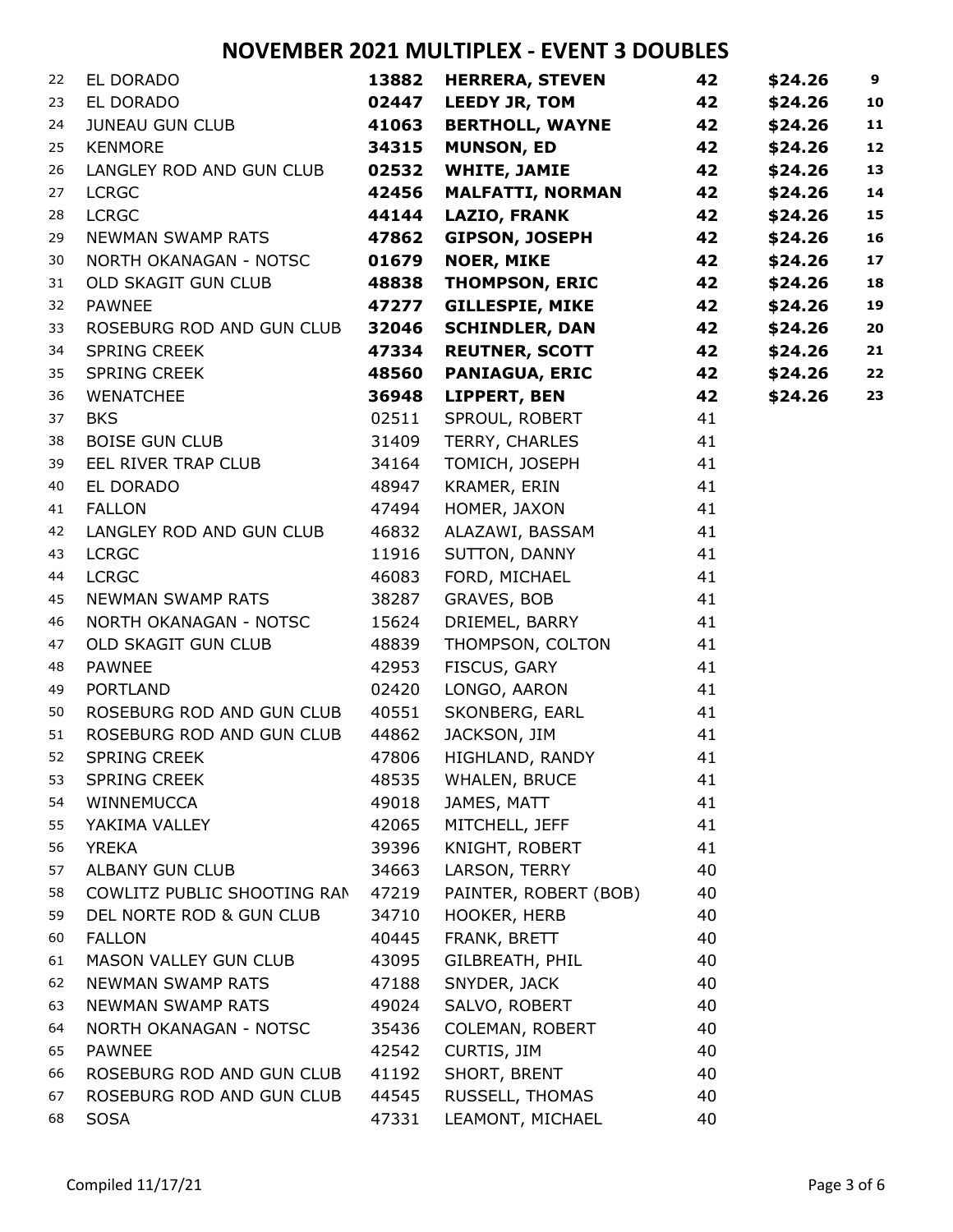| 69             | <b>SPRING CREEK</b>          | 44376 | ADAMS, RICH                  | 40 |         |                         |
|----------------|------------------------------|-------|------------------------------|----|---------|-------------------------|
| 70             | <b>SPRING CREEK</b>          | 49430 | BELSHER, MARTIN              | 40 |         |                         |
| $\mathbf{1}$   | YAKIMA VALLEY                | 28107 | LINT, DONALD                 | 40 |         |                         |
| 2              | YOLO SPORTSMANS ASSOCIATIO   | 43885 | SARKO, THOMAS                | 40 |         |                         |
| 3              | <b>BREMERTON</b>             | 46287 | <b>BUCHANAN, BUCK</b>        | 39 | \$31.00 | $\mathbf{1}$            |
| 4              | <b>FALLON</b>                | 45020 | <b>WEBB, COLBY</b>           | 39 | \$31.00 | $\mathbf{2}$            |
| 5              | <b>LCRGC</b>                 | 45951 | <b>CARLSON, KENNY</b>        | 39 | \$31.00 | 3                       |
| 6              | <b>LCRGC</b>                 | 46011 | PETERS, KENNETH              | 39 | \$31.00 | $\overline{\mathbf{4}}$ |
| $\overline{7}$ | <b>MASON VALLEY GUN CLUB</b> | 43060 | <b>REYNOLDS, LARRY</b>       | 39 | \$31.00 | 5                       |
| 8              | <b>NEWMAN SWAMP RATS</b>     | 46957 | <b>GUENTHART, TROY</b>       | 39 | \$31.00 | 6                       |
| 9              | NEWMAN SWAMP RATS            | 49066 | PILKINGTON, DON              | 39 | \$31.00 | 7                       |
| 10             | <b>NEWMAN SWAMP RATS</b>     | 48083 | <b>FORSYTHE, DARRELL</b>     | 39 | \$31.00 | 8                       |
| 11             | <b>NEWMAN SWAMP RATS</b>     | 48226 | <b>LAMB, LOREN</b>           | 39 | \$31.00 | 9                       |
| 12             | <b>NEWMAN SWAMP RATS</b>     | 48429 | <b>REARDON, RYAN</b>         | 39 | \$31.00 | 10                      |
| 13             | <b>NEWMAN SWAMP RATS</b>     | 48980 | <b>CARDOZO, MELVIN</b>       | 39 | \$31.00 | 11                      |
| 14             | <b>NEWMAN SWAMP RATS</b>     | 49345 | <b>WEMMER, TERRI</b>         | 39 | \$31.00 | 12                      |
| 15             | NORTH OKANAGAN - NOTSC       | 49228 | <b>HARDY, EDWARD</b>         | 39 | \$31.00 | 13                      |
| 16             | <b>PAWNEE</b>                | 47215 | <b>TRAHERN, TRISTAN</b>      | 39 | \$31.00 | 14                      |
| 17             | <b>PAWNEE</b>                | 47279 | <b>VIEROW, STEVE</b>         | 39 | \$31.00 | 15                      |
| 18             | <b>WENATCHEE</b>             | 27093 | <b>STORLIE, JIM</b>          | 39 | \$31.00 | 16                      |
| 19             | YAKIMA VALLEY                | 45864 | <b>WILLIAMS, STEVE</b>       | 39 | \$31.00 | 17                      |
| 20             | YOLO SPORTSMANS ASSOCIATIO   | 42863 | <b>KENNEDY, DAVID (MIKE)</b> | 39 | \$31.00 | 18                      |
| 21             | <b>BKS</b>                   | 31885 | WEBB, JOHN                   | 38 |         |                         |
| 22             | <b>BOISE GUN CLUB</b>        | 33939 | KELLEY, VAUGHN               | 38 |         |                         |
| 23             | EEL RIVER TRAP CLUB          | 42446 | BONOMINI, CARL               | 38 |         |                         |
| 24             | EL DORADO                    | 48773 | KRAMER, LEONARD              | 38 |         |                         |
| 25             | EL DORADO                    | 48774 | KRAMER, KENNETH              | 38 |         |                         |
| 26             | HILLSBORO TRAP AND SKEET     | 41310 | HORN, JAMES                  | 38 |         |                         |
| 27             | LANGLEY ROD AND GUN CLUB     | 34508 | FEATHERSTONE, GEOFF          | 38 |         |                         |
| 28             | LANGLEY ROD AND GUN CLUB     | 49384 | BATTH, PREET                 | 38 |         |                         |
| 29             | LANGLEY ROD AND GUN CLUB     | 02483 | YUEN, WILLIAM                | 38 |         |                         |
| 30             | <b>LCRGC</b>                 | 42431 | WINCHELL, CHARLES            | 38 |         |                         |
| 31             | NANAIMO FISH AND GAME        | 48304 | JONES, BRODY                 | 38 |         |                         |
| 32             | <b>NEWMAN SWAMP RATS</b>     | 49169 | SHULDA, DAN                  | 38 |         |                         |
| 33             | <b>PAWNEE</b>                | 44916 | KINDVALL, DARYL              | 38 |         |                         |
| 34             | <b>WENATCHEE</b>             | 49409 | CORNEHL, BRYSON              | 38 |         |                         |
| 35             | WINNEMUCCA                   | 41407 | MARILUCH, TAMARA             | 38 |         |                         |
| 36             | YAKIMA VALLEY                | 42413 | PETERSON, MARK               | 38 |         |                         |
| 37             | YOLO SPORTSMANS ASSOCIATIO   | 45887 | CRUMRINE, JERRY              | 38 |         |                         |
| 38             | <b>BOISE GUN CLUB</b>        | 39719 | MILLER, GARY                 | 37 |         |                         |
| 39             | <b>CULDESAC</b>              | 45164 | HEWETT, JERRY                | 37 |         |                         |
| 40             | <b>CULDESAC</b>              | 45345 | FALTUS, RON                  | 37 |         |                         |
| 41             | <b>KENMORE</b>               | 43898 | ELLIOTT, DAVID               | 37 |         |                         |
| 42             | LANGLEY ROD AND GUN CLUB     | 23681 | BURNS, WAYNE                 | 37 |         |                         |
| 43             | LANGLEY ROD AND GUN CLUB     | 49383 | BATTH, ARJUN                 | 37 |         |                         |
| 44             | NANAIMO FISH AND GAME        | 41682 | <b>BROOKS, GORDON</b>        | 37 |         |                         |
| 45             | NANAIMO FISH AND GAME        | 48494 | CAMERON, BRUCE               | 37 |         |                         |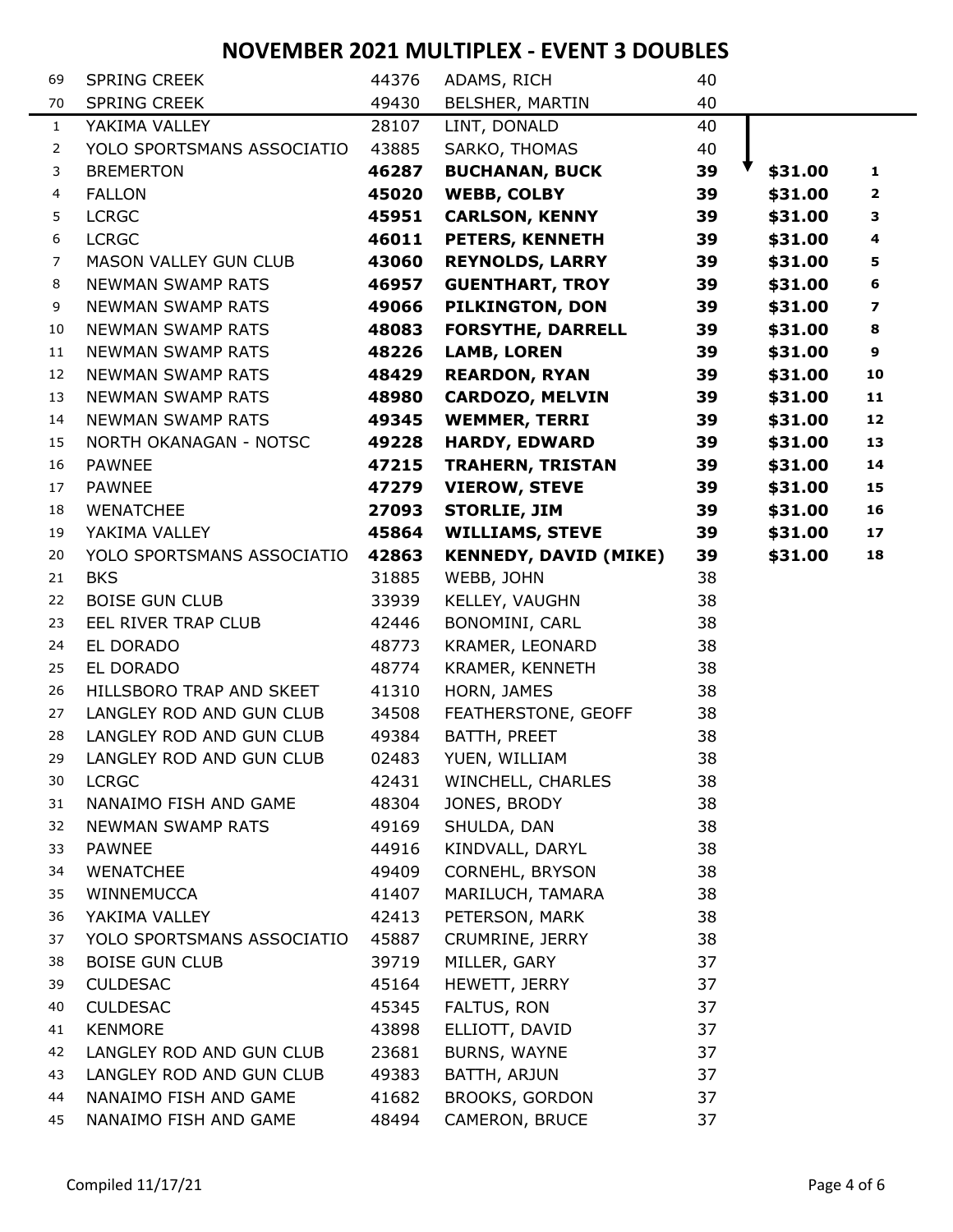| 46             | <b>NEWMAN SWAMP RATS</b>                | 33120          | PUCKETT, JIMMIE             | 37       |         |                         |
|----------------|-----------------------------------------|----------------|-----------------------------|----------|---------|-------------------------|
| 47             | NEWMAN SWAMP RATS                       | 48661          | MARTARANO, JOE              | 37       |         |                         |
| 48             | NEWMAN SWAMP RATS                       | 49298          | SALVADOR, STEVE             | 37       |         |                         |
| 49             | <b>PAWNEE</b>                           | 48199          | STOUT, GUNNAR               | 37       |         |                         |
| 50             | POCATELLO TRAP CLUB                     | 46946          | ANDERSON, ROLLY             | 37       |         |                         |
| 51             | <b>WENATCHEE</b>                        | 47818          | <b>BRATRUDE, BRUCE</b>      | 37       |         |                         |
| 52             | YAKIMA VALLEY                           | 44304          | SHIELDS, STANLEY            | 37       |         |                         |
| 53             | YOLO SPORTSMANS ASSOCIATIO              | 46762          | KENNEDY, JANE               | 37       |         |                         |
| 54             | <b>BKS</b>                              | 40362          | ARWOOD, KENNETH             | 36       |         |                         |
| 55             | COSSC                                   | 47871          | SCOTT, JOHN                 | 36       |         |                         |
| 56             | <b>FALLON</b>                           | 45786          | WEBB, LESTER                | 36       |         |                         |
| 57             | LANGLEY ROD AND GUN CLUB                | 49009          | KUMAR, RAJAN                | 36       |         |                         |
| 58             | LANGLEY ROD AND GUN CLUB                | 01024          | WOODS, GARRY                | 36       |         |                         |
| 59             | NANAIMO FISH AND GAME                   | 40657          | JONES, RON                  | 36       |         |                         |
| 60             | NANAIMO FISH AND GAME                   | 49057          | BARBER, GARY                | 36       |         |                         |
| 61             | <b>NEWMAN SWAMP RATS</b>                | 28860          | BUCKINGHAM, TERRY           | 36       |         |                         |
| 62             | NEWMAN SWAMP RATS                       | 47600          | SZETO, BAILEY               | 36       |         |                         |
| 63             | <b>NEWMAN SWAMP RATS</b>                | 48299          | ANDERSEN, ERIC              | 36       |         |                         |
| 64             | NEWMAN SWAMP RATS                       | 48301          | EBENAL, MICHAEL             | 36       |         |                         |
| 65             | NEWMAN SWAMP RATS                       | 48660          | LOWERY, RON                 | 36       |         |                         |
| 66             | NEWMAN SWAMP RATS                       | 48752          | POULSON, LOREN              | 36       |         |                         |
| 67             | <b>NEWMAN SWAMP RATS</b>                | 49341          | WEMMER, JOSHUA              | 36       |         |                         |
| 68             | <b>PORTLAND</b>                         | 49166          | SMITH, TAD                  | 36       |         |                         |
| 69             | <b>SPRING CREEK</b>                     | 48857          | JOHNSON, PIERCE             | 36       |         |                         |
| 70             | <b>YREKA</b>                            | 46074          | FREEZE, MARTY               | 36       |         |                         |
| $\mathbf{1}$   | <b>COSSC</b>                            | 47827          | <b>MACAULAY, GORDON</b>     | 35       | \$55.80 | $\mathbf{1}$            |
| $\overline{2}$ | COWLITZ PUBLIC SHOOTING RAN             | 47802          | <b>HEITZ, LARRY</b>         | 35       | \$55.80 | $\overline{\mathbf{2}}$ |
| 3              | <b>JUNEAU GUN CLUB</b>                  | 47639          | <b>PLOSAY, JAMES</b>        | 35       | \$55.80 | 3                       |
| 4              | LANGLEY ROD AND GUN CLUB                | 48493          | <b>SINGH, JATINDER</b>      | 35       | \$55.80 | 4                       |
| 5              | <b>MADRAS</b>                           | 39550          | <b>DRAMEN, MARK</b>         | 35       | \$55.80 | 5                       |
| 6              | <b>NEWMAN SWAMP RATS</b>                | 49164          | <b>REARDON, TIMOTHY</b>     | 35       | \$55.80 | 6                       |
| 7              | OLD SKAGIT GUN CLUB                     | 26256          | <b>MANNING, CHARLES</b>     | 35       | \$55.80 | 7                       |
| 8              | <b>PAWNEE</b>                           | 42546          | <b>LEBSOCK, DALE</b>        | 35       | \$55.80 | 8                       |
| 9              | <b>SPRING CREEK</b>                     | 48291          | PALACIO, JOHN               | 35       | \$55.80 | 9                       |
| 10             | YOLO SPORTSMANS ASSOCIATIO              | 39335          | <b>FULLER, RICHARD</b>      | 35       | \$55.80 | 10                      |
| 11             | <b>BOISE GUN CLUB</b>                   | 43243          | DIPIETRO, CATHY             | 34       |         |                         |
| 12<br>13       | <b>BREMERTON</b><br>EEL RIVER TRAP CLUB | 48396<br>47236 | BOYETTE, AC<br>SCHULTZ, TOM | 34<br>34 |         |                         |
| 14             | <b>JUNEAU GUN CLUB</b>                  | 47226          | KAPPLER, MARK               | 34       |         |                         |
| 15             | LANGLEY ROD AND GUN CLUB                | 47900          | YU, YANG(JUDY)              | 34       |         |                         |
| 16             | NANAIMO FISH AND GAME                   | 47468          | MCLEOD, HARRY               | 34       |         |                         |
| 17             | NANAIMO FISH AND GAME                   | 49097          | CORMIER, DAVID              | 34       |         |                         |
| 18             | <b>NEWMAN SWAMP RATS</b>                | 48765          | BLANK, TIM                  | 34       |         |                         |
| 19             | <b>NEWMAN SWAMP RATS</b>                | 49569          | NICOLAU, TIM                | 34       |         |                         |
| 20             | ROSEBURG ROD AND GUN CLUB               | 48658          | LONG, SAMUEL                | 34       |         |                         |
| 21             | <b>BOISE GUN CLUB</b>                   | 30299          | ADAIR, BILL                 | 33       |         |                         |
|                |                                         |                |                             |          |         |                         |
| 22             | <b>BREMERTON</b>                        | 47474          | TACK, DENNIS                | 33       |         |                         |